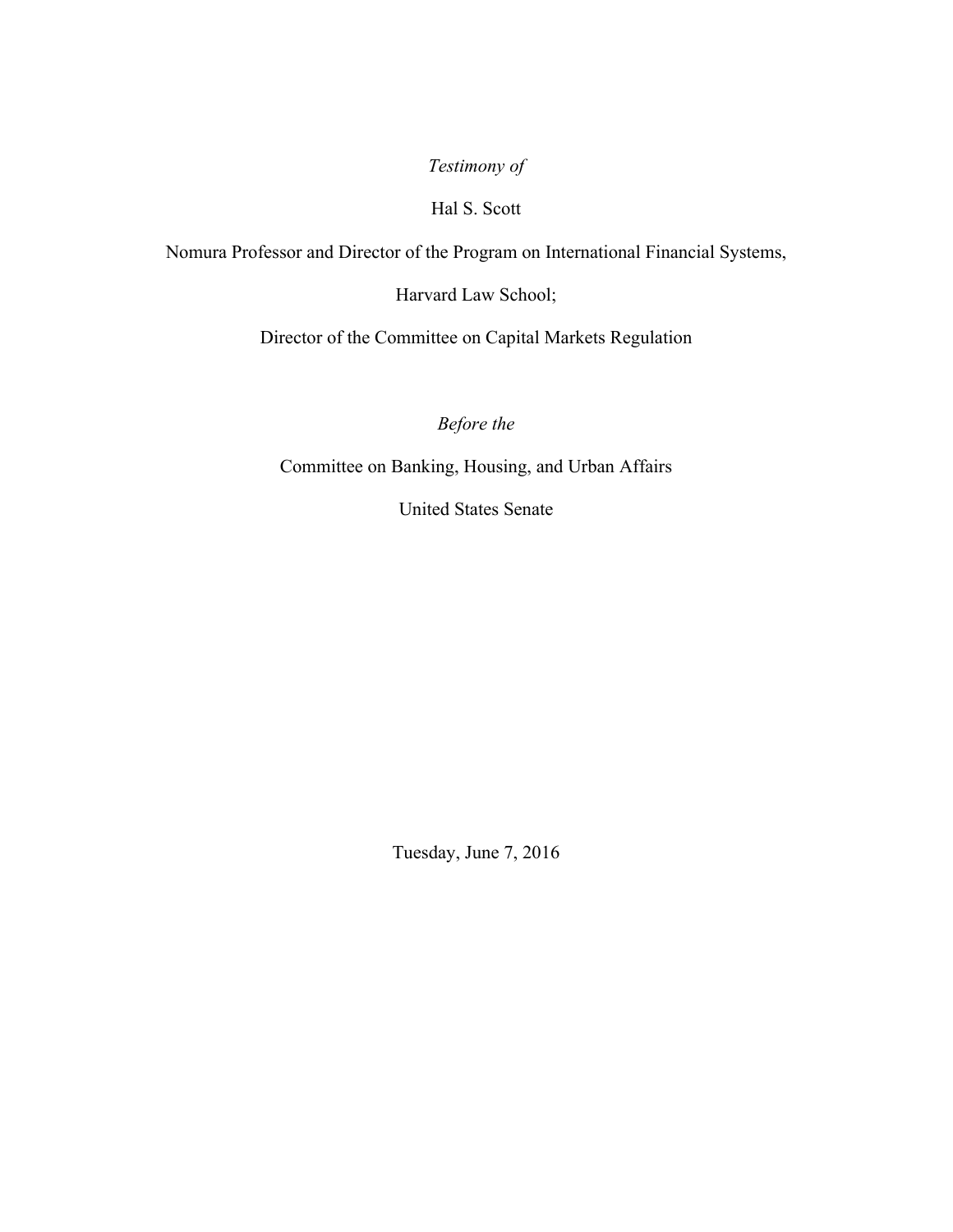## **Written Testimony of Hal S. Scott**

Nomura Professor and Director of the Program on International Financial Systems,

Harvard Law School;

Director of the Committee on Capital Markets Regulation

*Before the*

Committee on Banking, Housing, and Urban Affairs

United States Senate

Tuesday, June 7, 2016

\* \* \*

Thank you, Chairman Shelby, Ranking Member Brown, and members of the Committee for inviting me to testify before you today on bank capital and liquidity regulation. I am testifying in my own capacity and do not purport to represent the views of any organizations with which I am affiliated, although some of my testimony is based on the work of the Committee on Capital Markets Regulation (CCMR). My testimony will focus on two key aspects of capital and liquidity regulation. The first is a general overview of the effectiveness of capital and liquidity regulations in reducing systemic risk. Secondly, I will discuss the process by which regulators impose capital and liquidity requirements, with a particular focus on Federal Reserve stress testing of financial institutions.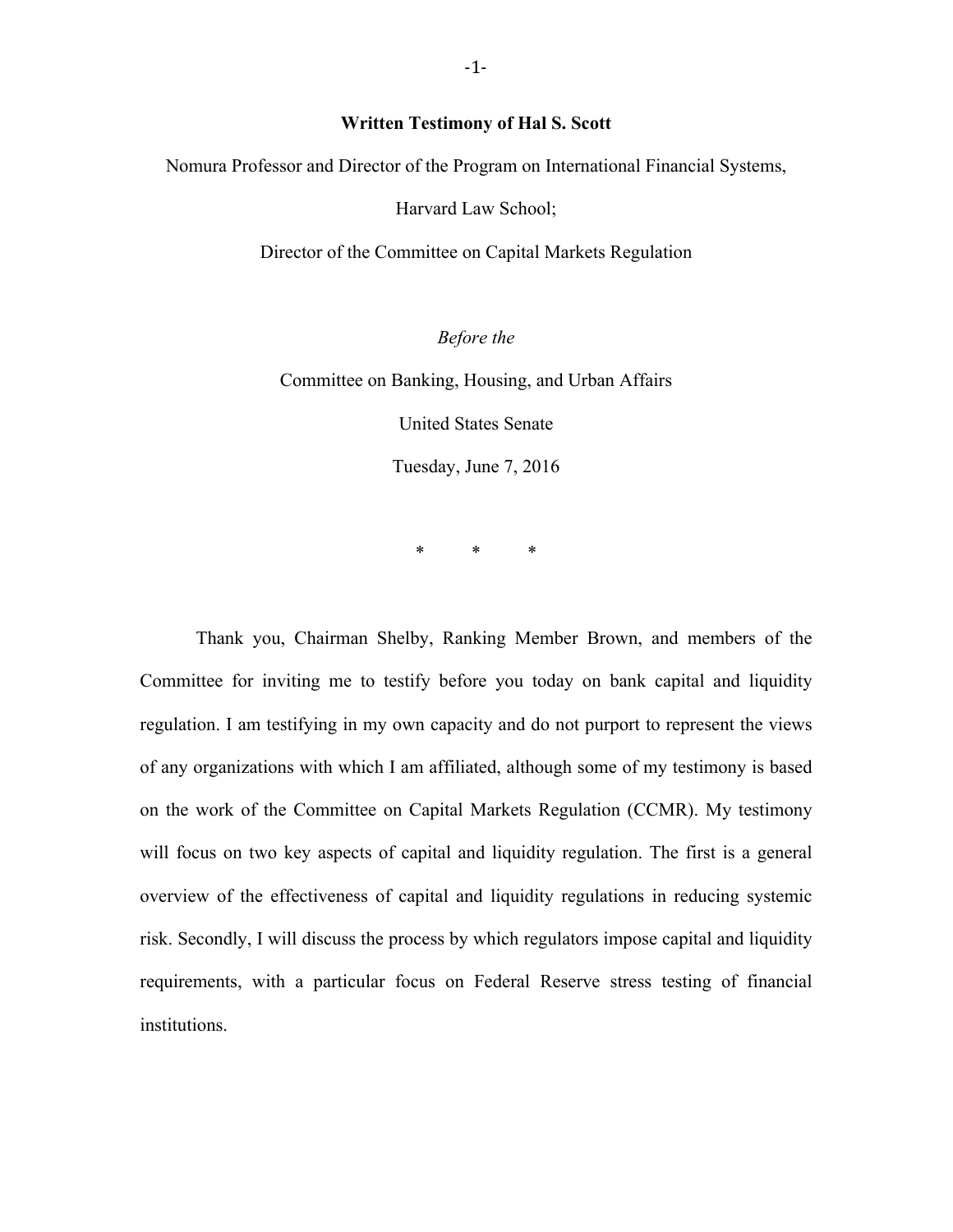A capital requirement is a mandated minimum level of equity and subordinated debt (i.e. "capital") as a percentage of a bank's assets. In general, capital requirements have one primary goal – to ensure a minimum level of capital capable of absorbing a bank's potential losses.

The capital requirements in the U.S. today are largely based on the international standards set under Basel III, but are stricter in some respects. Similar to Basel III, we require banks to hold total minimum Tier I and Tier II capital of 8 percent of riskweighted assets and total minimum common equity of 4.5 percent of risk-weighted assets. By 2019, these requirements will rise to 10.5 percent and 7 percent, respectively. Also similar to Basel III, we apply an additional capital surcharge for the largest banks. However, while Basel III has a top surcharge of 2.5 percent, the U.S. surcharge can reach as high  $4.5$  percent.<sup>1</sup> In total, a U.S. banking institution with a  $4.5$  percent surcharge would face a total capital requirement of 15 percent of common equity on a risk-weighted basis when the phase-in is complete in 2019. Basel III has also established a leverage ratio of capital to total assets of 3 percent. U.S. regulators have added on top of this an enhanced requirement for the largest U.S. bank holding companies, increasing the leverage ratio to 4 percent for the eight largest bank holding companies and 5 percent for their insured depository institutions.

Capital requirements are aimed at reducing systemic risk in several ways.

First, capital can reduce the probability of a bank failing. This is important because the failure of several important banks at the same time, from an external shock

 $1$  See Federal Reserve Press Release, July 20, 2015, available at https://www.federalreserve.gov/newsevents/press/bcreg/20150720a.htm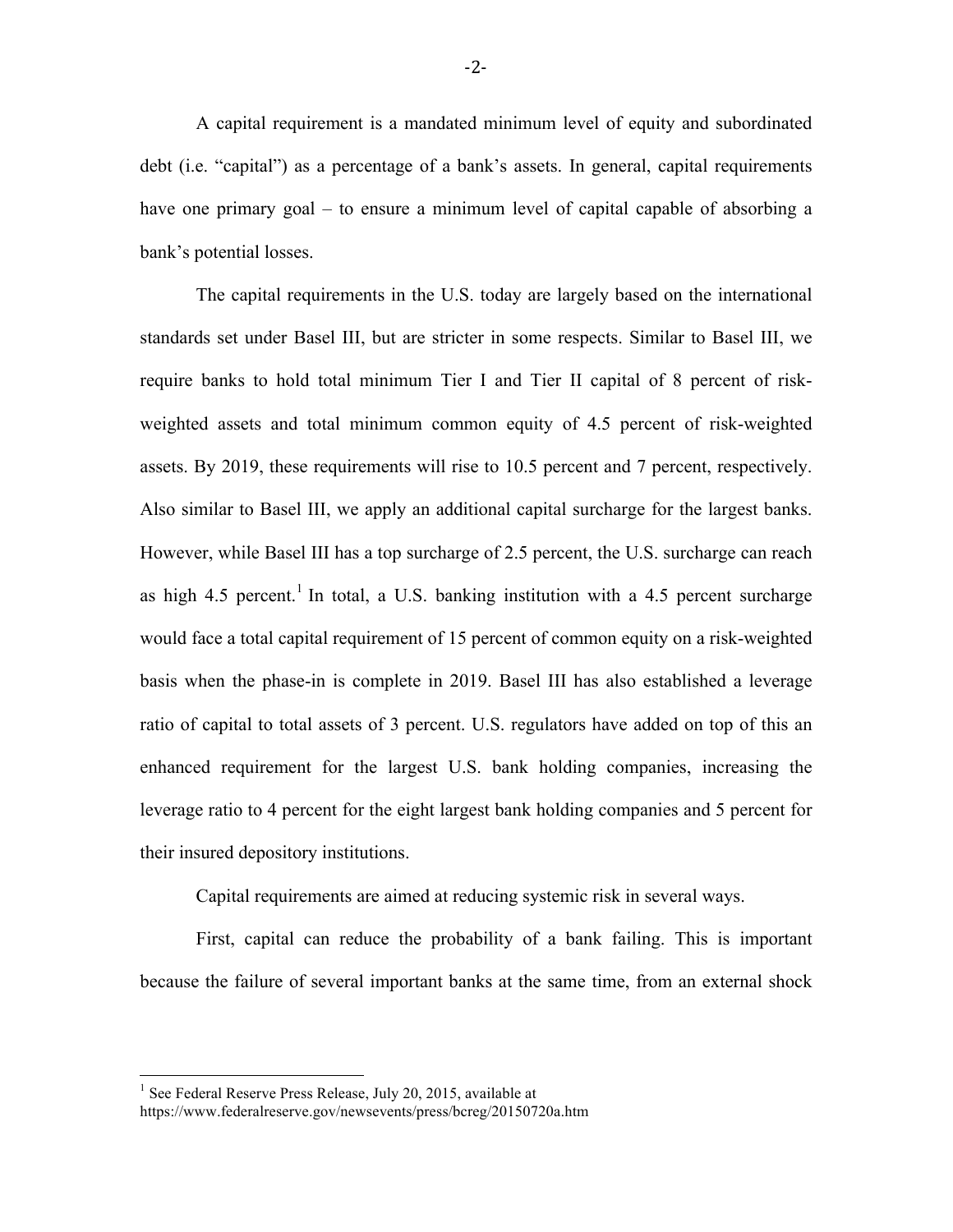like the housing price collapse in 2007, could endanger the stability of the financial system and, in turn, the economy. Capital erects a bulwark against such failures.

Second, capital can help to minimize the possibility that connections between banks can lead to a chain reaction of failures. If bank A has a credit exposure to bank B, then bank A's failure would cause losses for bank B that could cause bank B's failure. This could, in turn, trigger the failure of other connected financial institutions.

Third, adequate levels of capital can reduce moral hazard by making it less likely that banks will take risks that could endanger their solvency. This is because the private suppliers of capital would lose their investment if the bank failed and so they will seek to prevent their bank from taking undue risks. Insured depositors do not have similar monitoring incentives.

One should bear in mind that if we could resolve failing banks through effective and swift reorganizations, without the use of public capital, then a bank's failure would be less likely to put the entire system at risk. Minimum capital requirements would therefore be less necessary to protect against bank failures, because the systemic consequences of such a failure would be reduced. Unfortunately, as of now, such a resolution procedure is still a work in progress.

Although capital requirements can serve these important purposes, at any realistic level they cannot prevent the financial contagion that we experienced in 2008, where widespread fears over the stability of the financial system led to a run on short-term funding in both the bank and non-bank sector. Indeed, contagion was the key systemic risk concern in the prior financial crisis and will be the key concern in any future crises.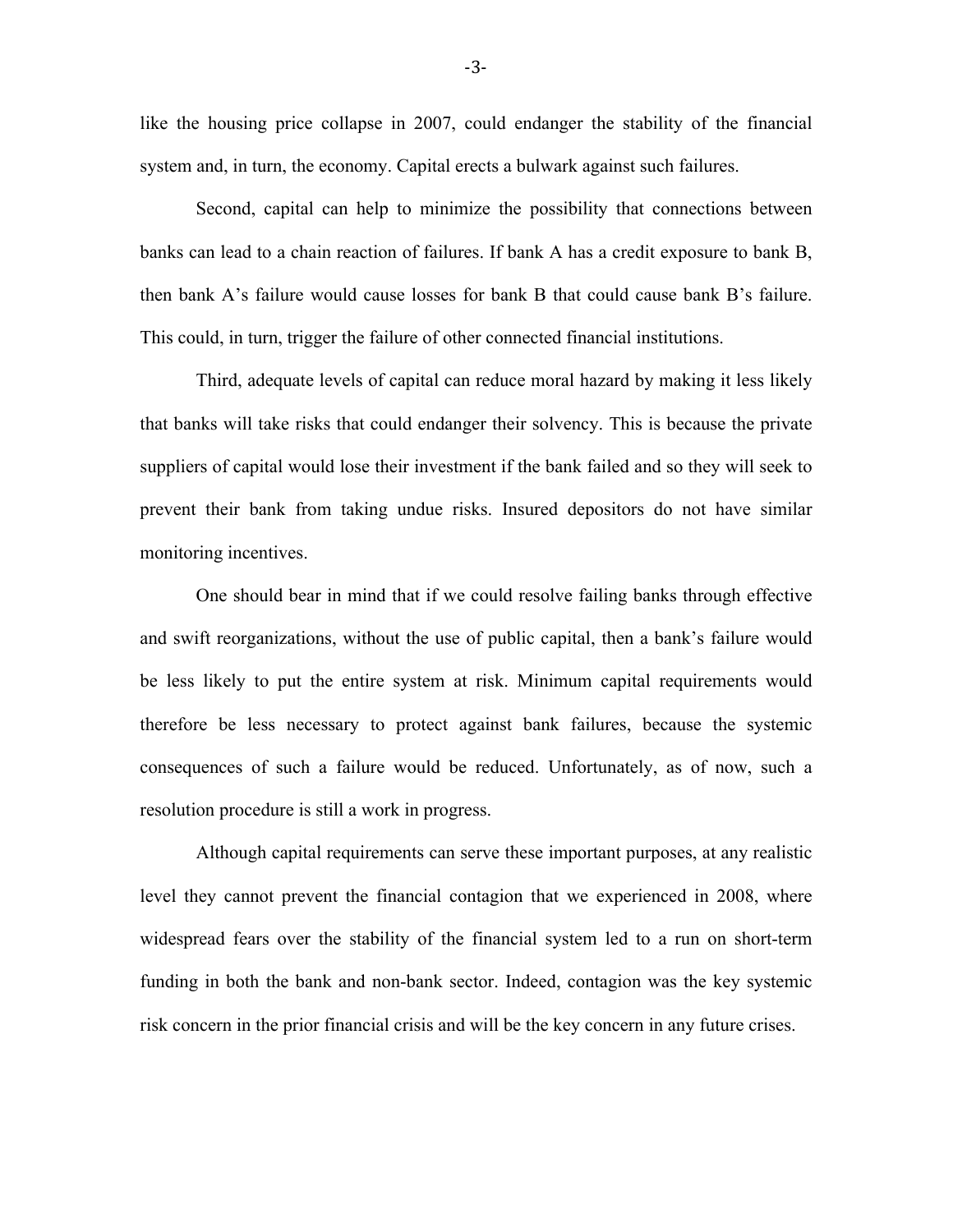But capital is not the solution to contagion, because in the midst of a crisis, no reasonable amount of capital will hold up against the panic of short-term debt holders. Even higher capital proposals, such as Admati and Hellwig's suggestion of 20 to 30 percent of total assets, would not prevent failures in the face of contagion. <sup>2</sup> The only sure-fire level of capital that can prevent failure would be 100 percent. However, this would preclude banks from holding any debt, including deposits of any kind. The resulting massive contraction of credit would be completely unacceptable.

The most effective means of combatting contagion is through central bank use of "lender-of-last-resort" liquidity authority and expanded deposit guarantees. During the recent financial crisis, these very means were used to combat contagion. The Fed employed its authority as lender of last resort and the FDIC enhanced deposit guarantees. Much of the Fed lending was conducted through its section 13(3) emergency powers to provide liquidity to nonbank financial institutions.

Unfortunately, Dodd-Frank has pared back many of the very powers that were so successfully deployed during the crisis. The Fed's 13(3) authority and the FDIC's authority to expand deposit insurance have been weakened. We are currently in a world exposed to contagion, but the Fed and FDIC have less effective weapons at their disposal to fight it. Ironically, this lack of contagion-fighting tools could put more pressure on Congress to bail out large financial institutions in the future.

In addition to the limitations on the ability of minimum capital requirements to prevent contagion, devising the content of capital requirements is a daunting task. As mentioned earlier, capital requirements can take the form of a simple leverage ratio,

 $2^2$  A. Admati et al., "Fallacies, Irrelevant Facts, and Myths in the Discussion of Capital Regulation: Why Bank Equity is Not Socially Expensive" 55 (Oct. 22, 2013),

http://www.gsb.stanford.edu/sites/default/files/research/documents/Fallacies%20Nov%201.pdf.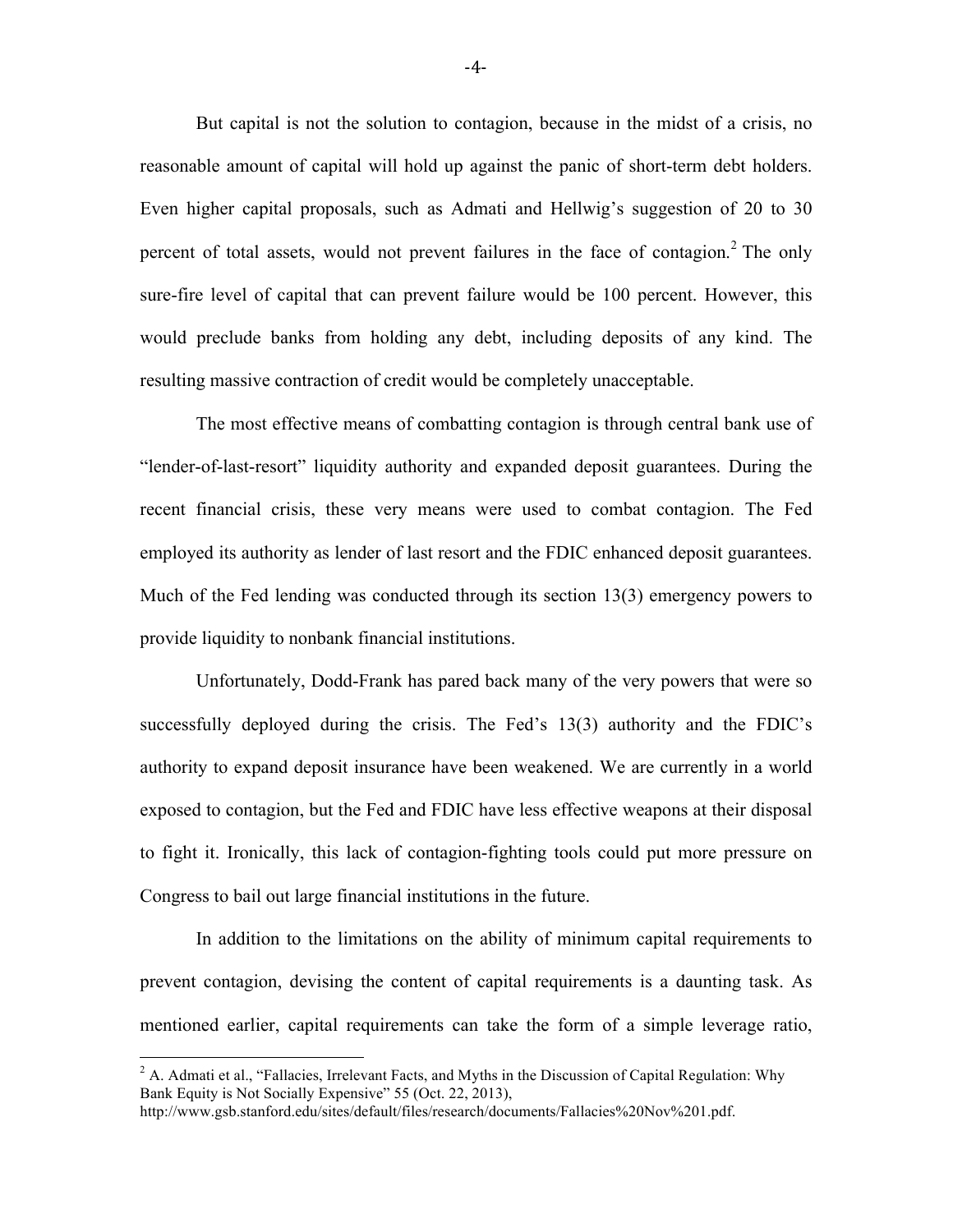which compares the bank's capital to its total assets, or more complicated risk-based measures that include risk-weightings of assets.<sup>3</sup> Both simple leverage ratios and riskbased capital ratios have a role in the regulatory framework, but each are flawed in different respects.

The main problem with a leverage ratio is that it requires precisely the same amount of capital for all asset classes, irrespective of their various risk profiles. Effectively, a leverage ratio is a risk-weighted assets approach under which all asset classes are assigned a risk weight of 100%. As a result, the regulatory cost of capital is the same for both high- and low-risk assets, giving bank management an incentive to increase return on equity by investing in high-risk assets with higher returns. Such incentives are inconsistent with prudent risk management and sound banking practice. Indeed, before 1986 the U.S. relied exclusively on a leverage ratio and the weakness of this approach spawned risk-weighting through the Basel Accords.

However, risk-weighted measures are also flawed, primarily due to the difficulty of assigning appropriate risk weights. Under the first Basel Accord, which applied to U.S. banks during the 2008 financial crisis, banks were required to hold 8% capital against all corporate loans—whether to IBM or a fly-by-night startup. On the opposite side of the spectrum, banks were not required to hold any capital against Government debt—whether to Uncle Sam or Greece—reflecting the desire of governments to drum up demand for their debt securities. Finally, banks were only required to hold 4% capital against residential mortgages, whether prime or subprime, as part of the U.S. government's housing promotion policies—and we all know how that turned out. Under the second Basel Accord, large banks were permitted to base their capital calculations on internal

 $3$  This is part of the Basel approach.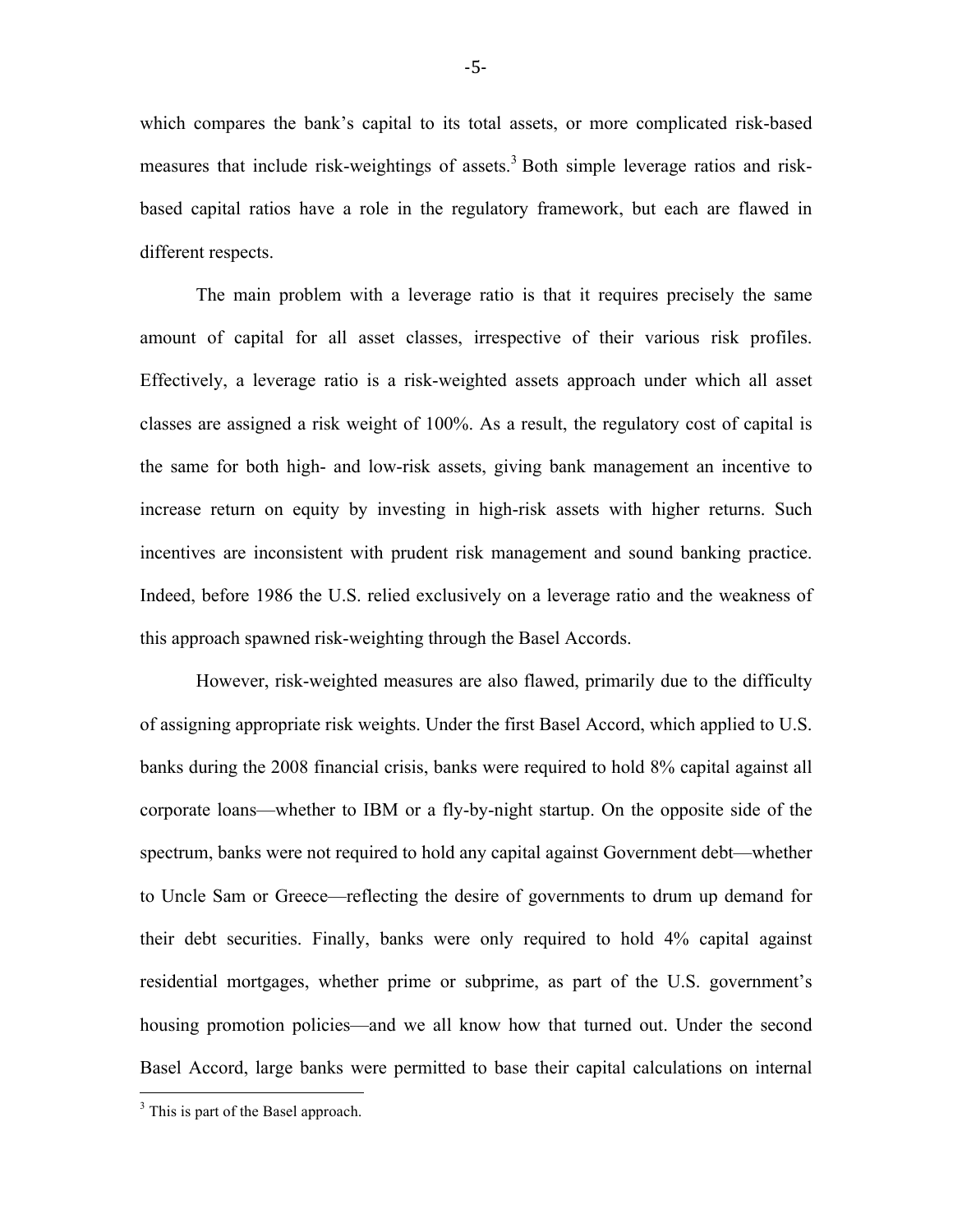models, which could be opaque and lacked consistency across banks. Smaller banks had to use a more standardized approach based on external credit ratings, and we also know the widespread problems with credit ratings.

The Basel approach to accounting for a financial institution's operational risk has also been flawed. Operational risk is fundamentally different from all other risks taken by banks, such as market and credit risk, but is much harder to measure and model. It accounts for roughly 9 to 13 percent of the total risk of a bank, with legal liability being a major component of it.<sup>4</sup> Despite its importance, however, the approach to measuring operational risk to date has been overly complex and has lacked comparability across institutions.

The Basel III regime has recognized many of these flaws and has made some progress toward addressing the deficiencies in the risk-based system by narrowing the definition of bank capital to rely more heavily on equity, the strongest forms of capital, and improving the calibration of risk-weights, including the treatment of securitized assets and off-balance sheet exposures. It is also currently exploring more reliance on standardized measures as compared with banks' internal models for both credit risk and operational risk. However, getting the standardized measures correct is no easy task and poses as many problems, if not more, than the use of internal models.

In the end, even with the Basel III revisions, both the leverage and risk-weight approaches remain problematic. There is still much disagreement regarding appropriate risk-weighting, whether it should be done by government dictate or bank models, as well

 <sup>4</sup> See Mark Ames, Til Schuermann & Hal Scott, Bank Capital for Operational Risk: A Tale of Fragility and Instability, 2014, available at http://fic.wharton.upenn.edu/fic/papers/14/14-02.pdf.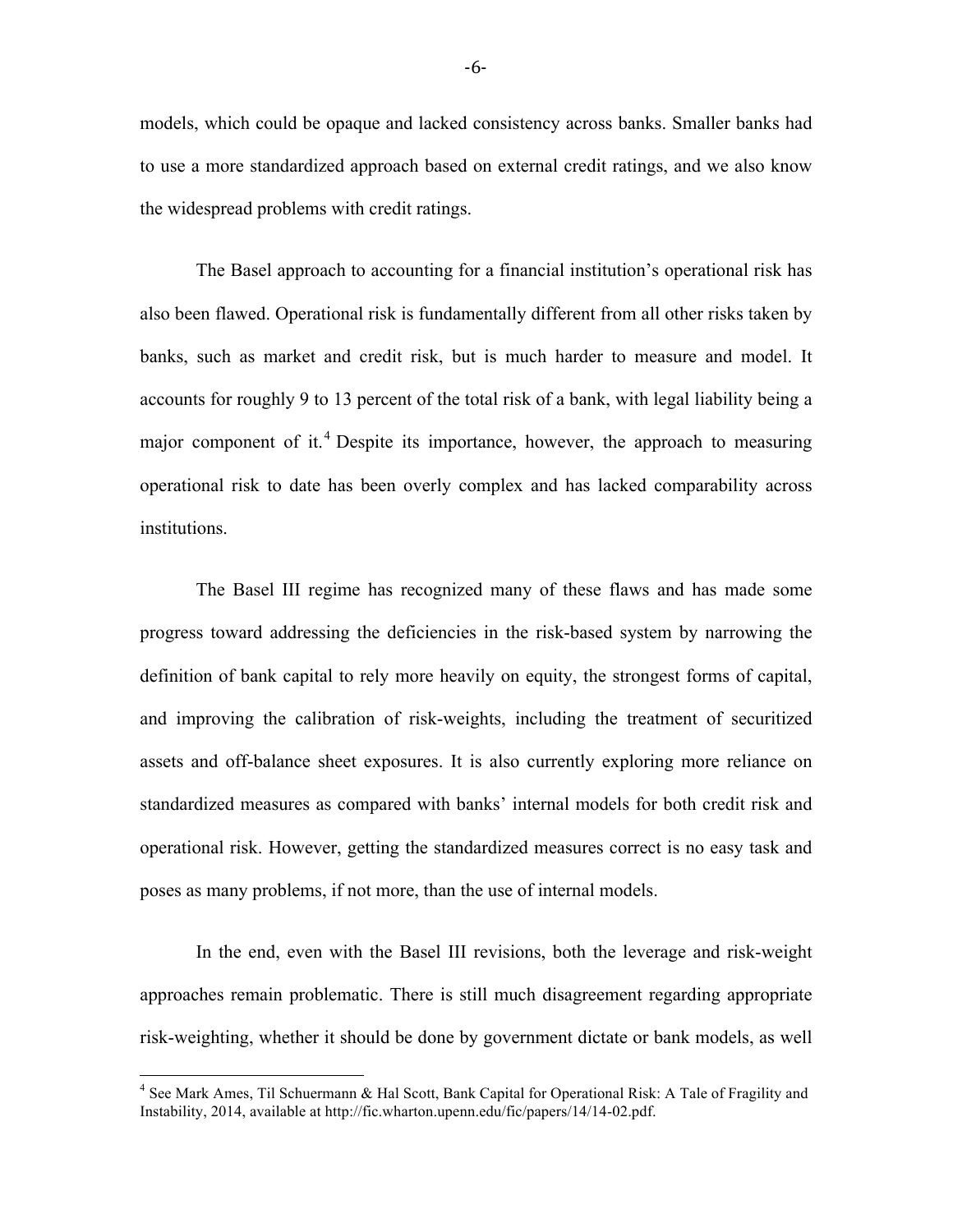as lack of consensus around the use of simple leverage ratios versus risk-based capital requirements. If one tries to compensate for these flaws by even higher levels of capital than we are now imposing, one is faced with a possible significant contraction of credit, which would have consequences across the entire economy. We must be careful not to let our fear of bad times stifle the possibility of good times.

Before turning to liquidity, I want to briefly mention a new objective that has become a driver of increased capital requirements—to pressure large banks to shrink in order to have a lower capital burden.<sup>5</sup> The underlying idea is that shrinking large financial institutions would make our financial system safer. However, I have seen no evidence supporting this. Indeed, history has demonstrated that financial systems of all shapes and sizes are vulnerable to panic and crashes. In fact, the fragmented system of small banks in the U.S. was a constant source of instability in the  $19<sup>th</sup>$  and early  $20<sup>th</sup>$ centuries.<sup>6</sup> If we think large banks may be bad for financial stability, this should be further analyzed, and I commend Neel Kashkari at the Minneapolis Fed for facilitating such a debate. And if we conclude that the existence of large banks increases the likelihood of a financial crisis, then we should require their shrinkage directly, not through the back door of capital requirements (or for that matter for flunking living wills tests).

Although we have always known that liquidity was important, particularly as a means to deal with contagious runs, liquidity requirements are a much more recent form

 <sup>5</sup> See Federal Register Vol. 80, No. 157, available at https://www.gpo.gov/fdsys/pkg/FR-2015-08- 14/pdf/2015-18702.pdf <sup>6</sup> See, e.g., Michael D. Bordo et al., Why Didn't Canada Have a Banking Crisis in 2008 (or in 1930, or

<sup>1907) (</sup>Nat'l Bureau of Econ. Research, Working Paper No. 17312, 2011), http://www.nber.org/papers/w17312.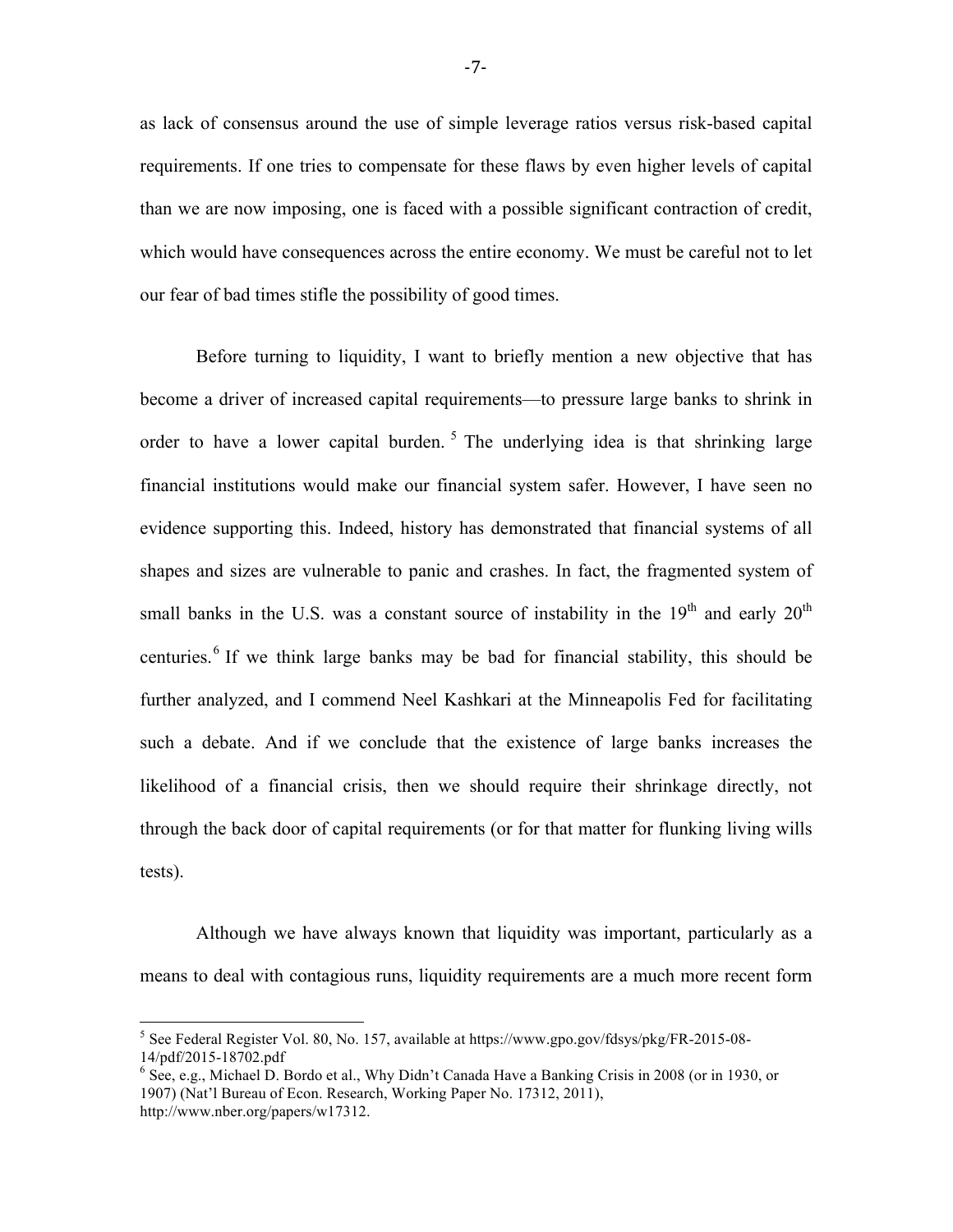of prudential regulation and one that did not exist before the 2008 crisis. Before and during the crisis we relied on the Fed to be the liquidity provider, but the heavy criticism of the Fed's role as lender of last resort in 2008 has resulted in a new policy, requiring banks to have their own liquidity as a first line of defense against bank runs. This is despite the fact that it may be more efficient to provide liquidity on a collective basis through the central bank. More specifically, Basel III introduced the liquidity coverage ratio ("LCR") and the net stable funding ratio ("NSFR"). The LCR has a 30-day horizon, requiring a minimum amount of high quality liquid assets ("HQLA") to cover expected funding run-offs. The NSFR has a 1-year horizon.

However, the effectiveness of these new liquidity requirements is unproven. The amount of needed liquidity depends on assumptions about the runoff rates of various types of funding. For example, liquidity regulation assumes that retail funding is much more stable than wholesale funding—while this was true in 2008, Fed lending and the expansion of guarantees may have contributed to this. In the future, Fed lending and an expansion of guarantees may not be available. Further, in the Fed's proposal issued last week to implement the NSFR, the Fed stated that the NSFR builds on the same goals as the LCR, but over a longer horizon.<sup>7</sup> However, contagion and financial crises are issues of short-term panic. It is difficult to imagine a year-long liquidity crisis for a bank, so the justification for the NSFR seems considerably weaker than for the LCR.

There is also a concern that high liquidity requirements for banks could actually decrease liquidity in a crisis. This is because banks that formerly lent to other banks in

<sup>&</sup>lt;sup>7</sup> See Federal Register Vol. 81, No. 105, available at https://www.gpo.gov/fdsys/pkg/FR-2016-06-01/pdf/2016-11505.pdf.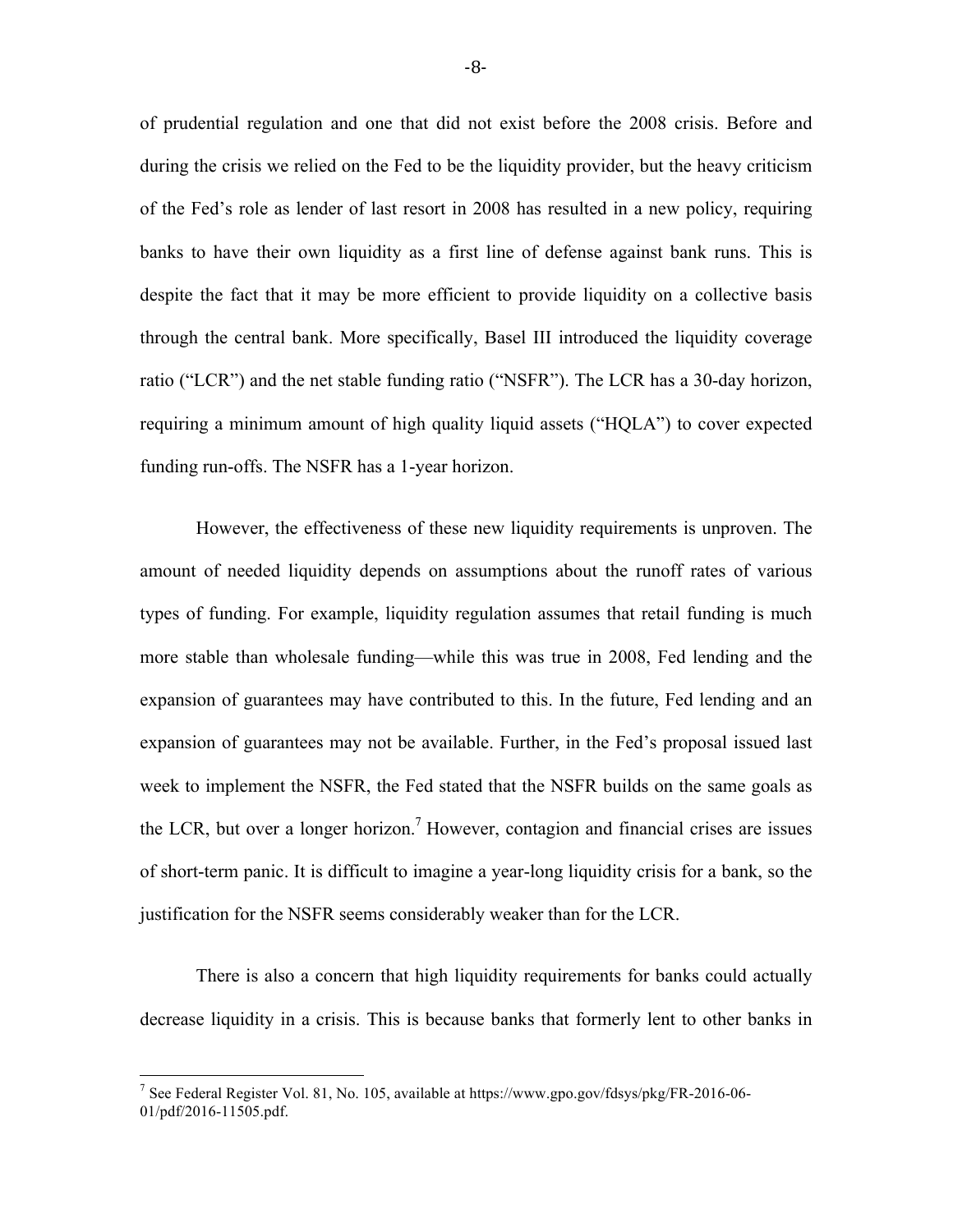need of funding during a crisis may now hoard their liquid assets to comply with the new liquidity requirements. While the Fed has said that they would suspend or relax the LCR in a crisis,  $\delta$  how this would happen and to what banks it would apply is very unclear. And during normal times, liquidity may also be negatively affected by the combination of the Volcker rule, which limits proprietary trading, and the leverage ratio, which makes it uneconomical for a bank to hold any liquid assets in excess of those required. For example, one measure of bond market liquidity is trading depth, or the trading volume as a share of the outstanding stock of an asset class. Since 2007, U.S. treasuries have lost 70% and U.S. corporate bonds have lost 50% of their trading depth. U.S. high-yield debt is down 30%. So, there is some evidence that bond market liquidity has declined in recent years. Of more concern, however, is how these markets would function under stress—on this subject we need to know much more.

In thinking about capital and liquidity requirements one very fundamental point must be kept in mind—they only apply to banks (albeit money market funds now also have SEC imposed liquidity requirements). This is significant in a financial system where non-bank financial institutions are of increasing importance.<sup>9</sup> The Financial Stability Board ("FSB") reports that the overall size of the non-bank financial sector stands at \$80 trillion as of its November 2015 report.<sup>10</sup> In addition, non-bank financial assets have consistently increased by over \$1 trillion annually from 2011 through 2015 and, on a percentage basis, the FSB finds that assets of non-bank financial intermediaries has

<sup>&</sup>lt;sup>8</sup> See speech given by Daniel K. Tarullo, Federal Reserve Board Governor, on Liquidity Regulation at the Clearing House 2014 Annual Conference, Nov. 20, 2014.

<sup>9</sup> Financial Stability Board, *Global Shadow Banking Monitoring Report 2015* 1 (Nov. 2015), *available at*  http://www.fsb.org/wp-content/uploads/global-shadow-banking-monitoring-report-2015.pdf. <sup>10</sup> *Id.* at 2.

<sup>-9-</sup>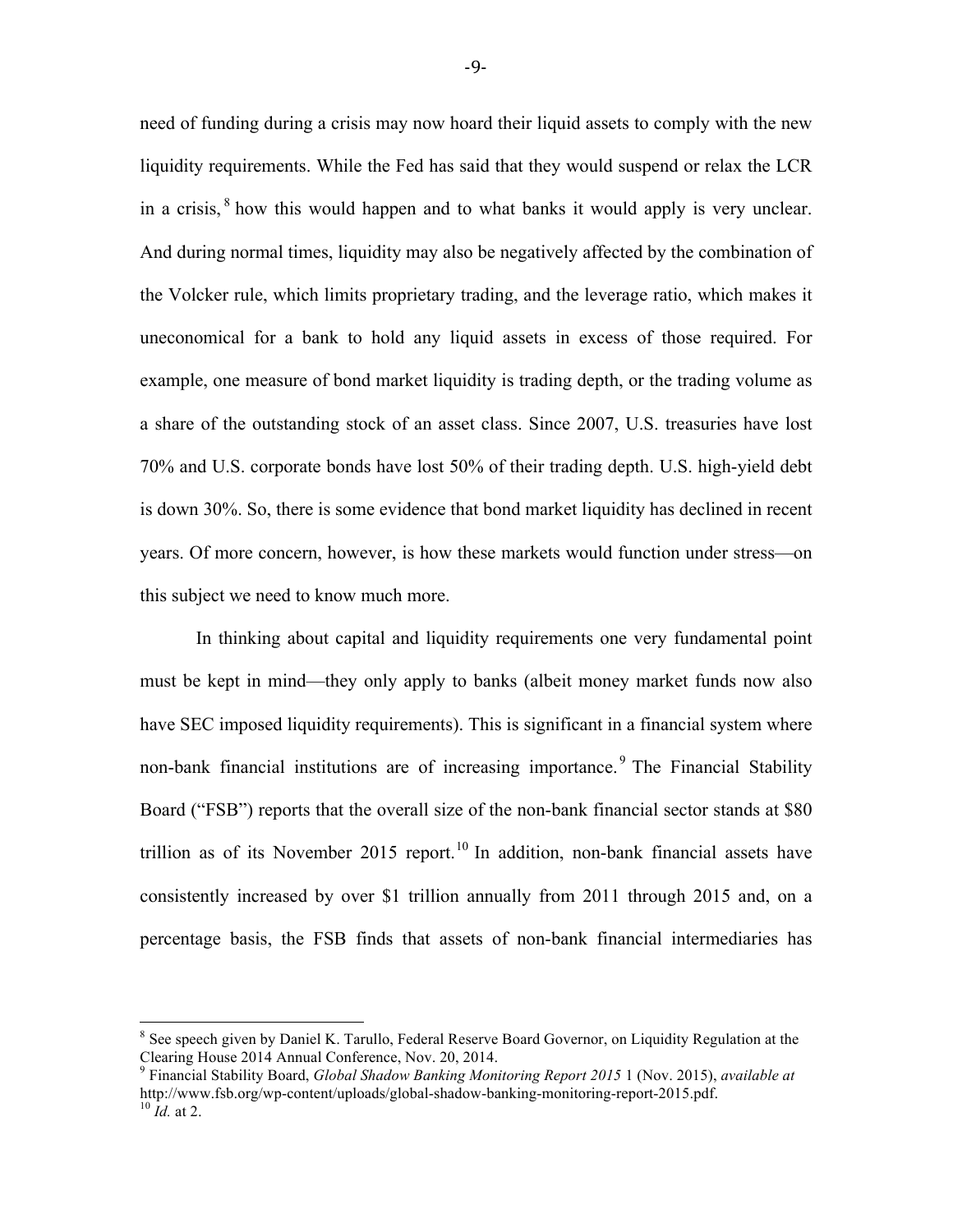reached 59% of aggregate GDP.<sup>11</sup> The costs of meeting capital and liquidity requirements will undoubtedly spur even more growth of the nonbank financial sector. However, given the different business models of other financial firms, such as money market funds, insurance companies and broker-dealers, it would not make sense to impose bank capital and liquidity requirements on them. Indeed, in an Advanced Notice of Proposed Rulemaking released on June  $3<sup>rd</sup>$ , the Fed indicated its intent to adopt capital requirements that are specific to the insurance industry and not to simply apply bank capital standards.<sup>12</sup>

I turn now to the second part of my testimony, about the *process* for establishing capital and liquidity requirements. Generally, the U.S. regulatory agencies "gold plate" (enhance the stringency of) the Basel requirements and then implement them through rulemakings that must comply with the requirements of the Administrative Procedure Act, which provides for notice and comment, as well as judicial review. Although this process could be improved by a cost-benefit requirement—that is a broad subject for another day that goes well beyond just capital and liquidity regulation.

Of possible concern is the Basel process itself. Once Basel adopts a requirement, the 28 countries that comprise the Basel Committee on Banking Supervision (BCBS), which include the United States, are expected to comply by implementing the international requirements into domestic law. Thus, while the U.S. banking agencies engage in a notice and comment procedure in implementing the Basel Accords domestically, there is very little room for these agencies to depart from what has already

 <sup>11</sup> *Id.* at 10.

 $12$  Board of Governors of the Federal Reserve System, Capital Requirements for Supervised Institutions Significantly Engaged in Insurance Activities, Advanced Notice of Proposed Rulemaking, June 3, 2016, p. 26, http://www.federalreserve.gov/newsevents/press/bcreg/bcreg20160603a1.pdf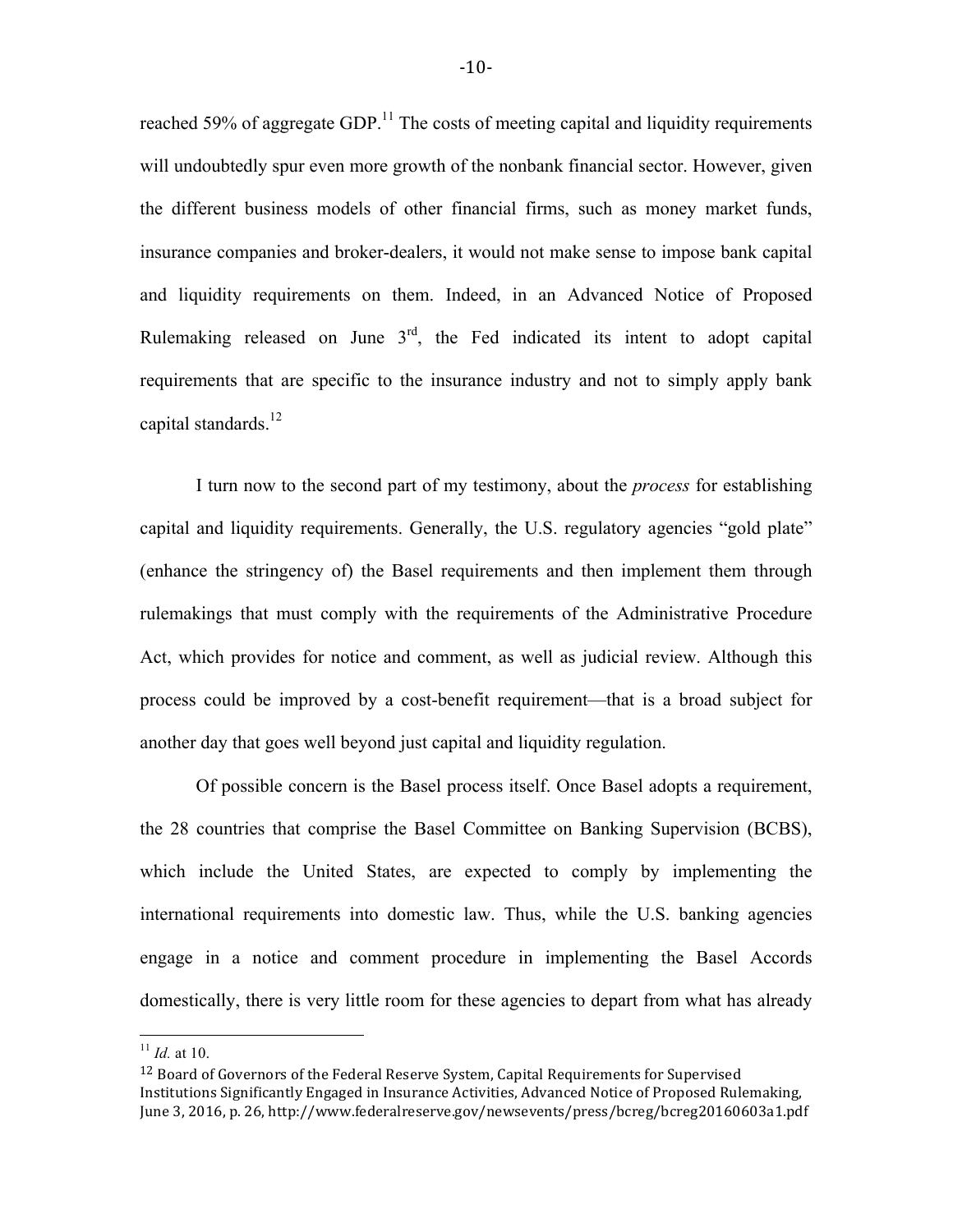been agreed. To the BCBS's credit, this problem has been greatly alleviated by the BCBS itself providing notice and comment procedures as part of their own standards setting process.

But today, the Basel standards are only a piece of the total capital requirements picture. For U.S. banks, stress testing by the Federal Reserve is often the binding capital constraint, meaning that banks are required to hold more capital to pass stress tests than to comply with Basel requirements as implemented in the U.S. And based on recent comments from the Fed, the capital requirements imposed through stress tests will soon be increased even further for the largest U.S. banks.<sup>13</sup>

The Fed adopted rules creating a stress testing process for large financial institutions under its supervision after the financial crisis.<sup>14</sup> The Fed currently conducts an annual stress test as part of the Fed's annual assessment of the capital planning processes used by certain large financial institutions, known as the Comprehensive Capital Analysis and Review (the "CCAR").<sup>15</sup>

The Fed uses the results of the stress tests to assess the ability of those institutions to absorb losses and maintain minimum regulatory capital ratios in stress situations, and ultimately, under the CCAR, to determine whether to object to the capital distribution plans of those institutions. If an institution fails the Fed's stress tests, the Fed can prevent an institution from returning cash to shareholders through dividends or stock buybacks.

<sup>&</sup>lt;sup>13</sup> See Ryan Tracy and David Reilly, Fed Governors Signal Bigger Bank Capital Requirements Looming, Wall Street Journal, June 2, 2016.<br><sup>14</sup> See 12 CFR § 252.41 et seq.

<sup>&</sup>lt;sup>15</sup> Ben S. Bernanke, Chairman of the Board of Governors of the Federal Reserve System, Stress Testing Banks – What Have We Learned? (Apr. 8, 2013). The Fed also conducts an annual stress test under Section 165(i) of the Dodd-Frank Act.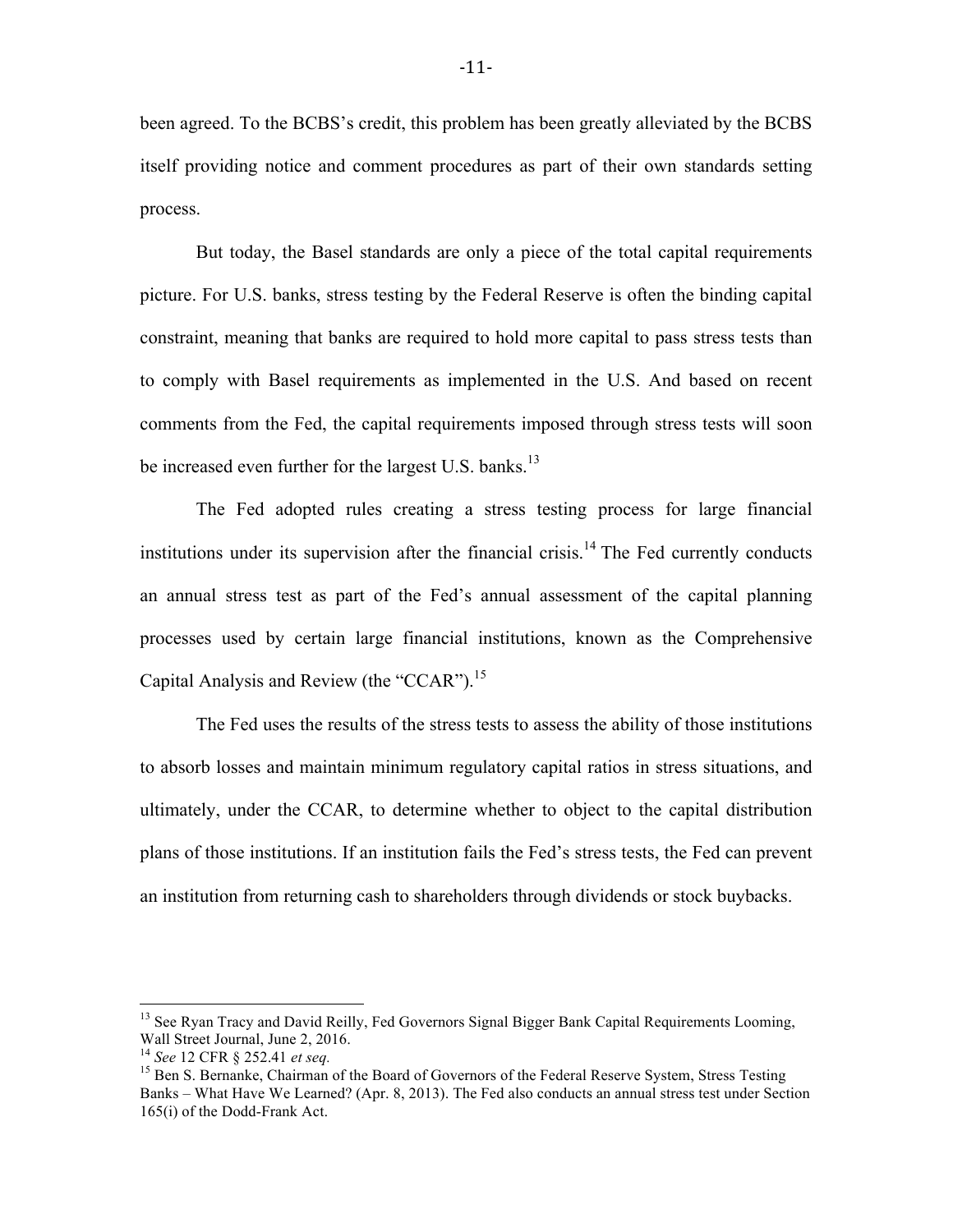In many ways, I think that stress tests, which are dynamic and look to the future, are an effective way to set capital requirements—they are certainly more in line with how firms themselves think about the need for capital. A major problem with the stress tests, however, is that their design is largely secret and not open to public evaluation. To conduct annual stress tests, the Board adopts a number of components that directly affect the outcome of the tests. In particular, the Fed establishes the hypothetical macroeconomic and financial scenarios that underlie the stress tests, e.g. GDP growth and unemployment rates, assumptions regarding institutions' future capital actions and uses economic models to project each institution's capital levels and ratios under hypothetical scenarios. The Fed adopts the framework's components without subjecting them to public notice and comment. In fact, the Fed does not even disclose the models that it uses to make critical projections as to estimated post-stress capital levels

A possible justification of this approach could be that the Fed views the stress tests as part of the supervisory process, or more technically as "adjudications" rather than "rulemaking" under the Administrative Procedure Act (APA). Adjudication is concerned with the operations of individual institutions based on institution-specific facts compared to rules that apply generally to a large number if not all institutions. Adjudication unlike regulation does not require an agency to follow notice and comment procedures. The argument that the components of the stress tests are adopted as part of adjudication is open to debate because, in fact, the stress test components, like the economic scenarios and undisclosed Fed model, are predetermined and are applied uniformly across institutions.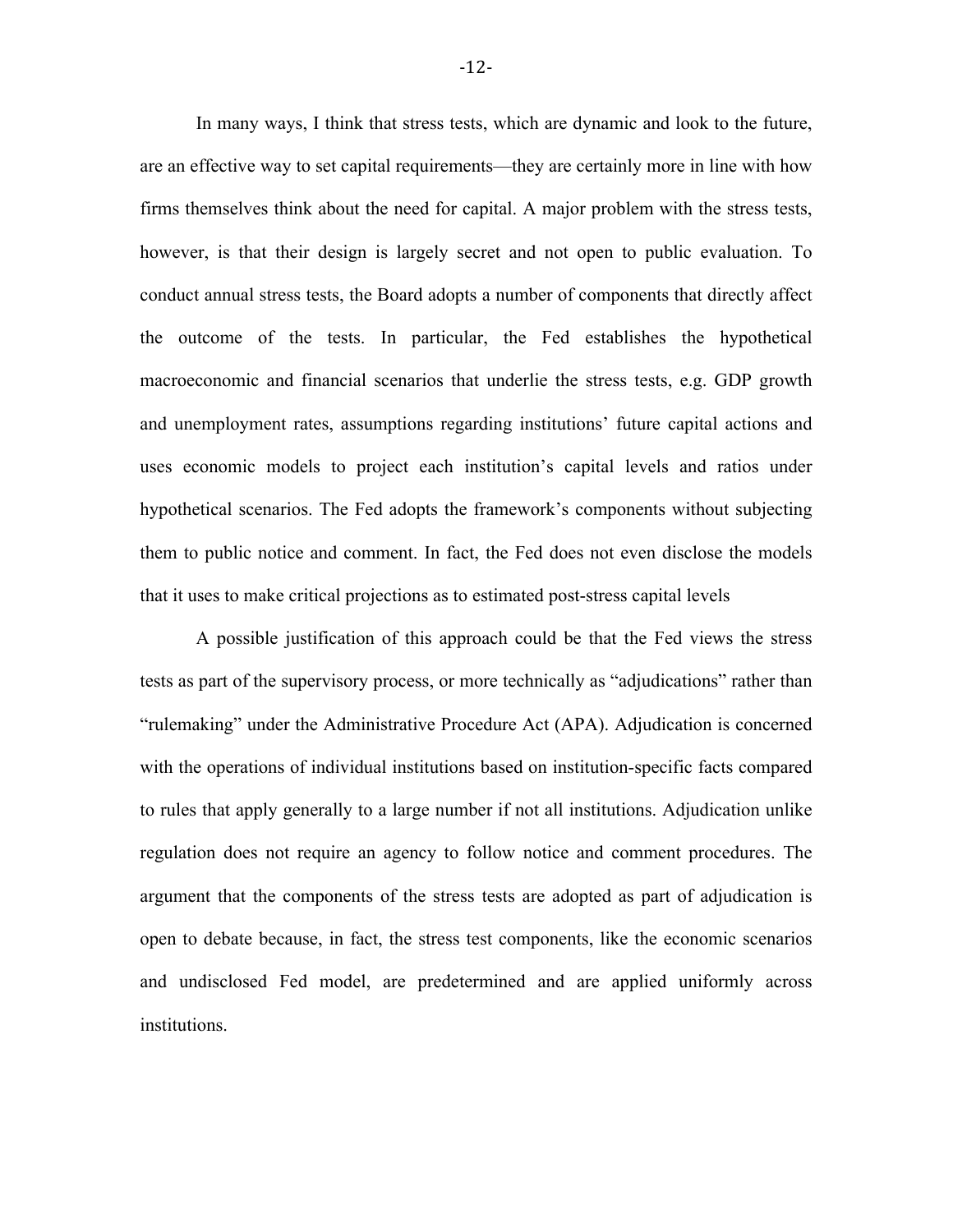By not proceeding through notice-and-comment rulemaking, the Fed has exposed the legality of those components of the stress tests to potential legal challenge and uncertainty. It is difficult to see why the public should not have the opportunity to comment, for example, on what would be a reasonable GDP assumption in an extreme scenario in the coming year. In the 2014 CCAR (conducted in 2013), the severely adverse scenario assumed a real GDP decline of 4.75 percent in 2014. In reality, real GDP rose 2.4 percent in 2014. Of course, the purpose of the stress test is to use an adverse scenario, but what are the limits of adversity? Could the Fed assume a meteor would hit the earth?

When it comes to the stress test model the Fed uses to predict losses, special considerations may be at play. Former Fed Chair Bernanke suggested that disclosure of the models, which would have to accompany notice and comment, could cause banks to rely solely on the Fed's stress test models and not maintain an independent riskmanagement system.<sup>16</sup> Governor Tarullo has added that the Fed does not want to "teach" to the test" by disclosing the models, thus allowing companies to construct portfolios to game the system.<sup>17</sup> I think these are valid concerns but there still needs to be more model transparency.

The Fed does subject its models to review by a Fed-established Model Validation Council that consists of five outside experts from the academic community.<sup>18</sup> However, the Fed chooses these experts and no transparency is provided regarding the review process or the actual evaluations of the experts. I recommend increased disclosure of the expert opinions. This can be done without disclosing the actual models themselves.

<sup>&</sup>lt;sup>16</sup> Ben S. Bernanke, Chairman of the Board of Governors of the Federal Reserve System, Stress Testing

Banks – What Have We Learned? (Apr. 8, 2013).<br><sup>17</sup> Governor Danial K. Tarullo, Member of the Board of Governors of the Federal Reserve System, Stress<br>Testing After Five Years (June 25, 2014).

 $18$  See https://www.federalreserve.gov/aboutthefed/mvc.htm.